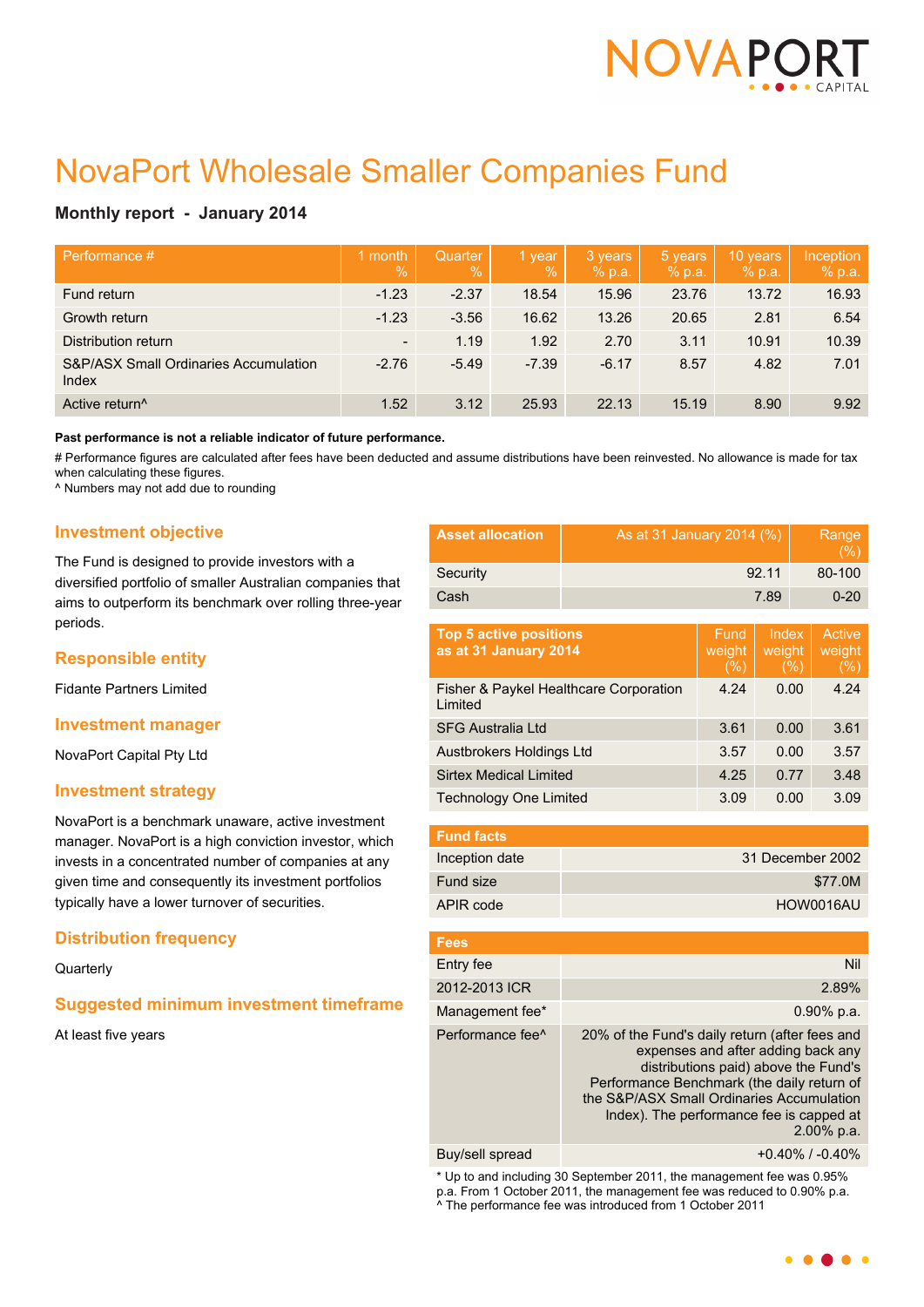# **Sector exposure as at 31 January 2014**



# **Market overview**

The S&P/ASX Small Ordinaries Accumulation Index finished January down 2.76% with most of the decline attributable to weakness in the S&P/ASX Small Industrials Index (-3.16% for the month). With last month typically quiet for locally listed companies, most attention was on international events with continued focus on growth rates in China, the US and Europe as well as QE tapering by the Federal Reserve. January saw a particular emphasis on tapering's unintended consequences such as the recent volatility in emerging markets sparked by capital flows back to developed markets. Regarding the short term outlook for the local market, it appears the size of the downgrades over January are no worse than is typically the case in the lead up to the December half reporting season. However, a still weak employment market and subdued environment for business spend warrants some caution in assessing the shorter term outlook for companies in general.

# **Fund performance summary**

The S&P/ASX Small Ordinaries Accumulation Index returned -2.76% for January. The fund outperformed the market and delivered a -1.23% return over January.

# **Performance of key securities**

## **Key contributors**

| Security name                | Sector                        |      | Active weight %   Value added % |
|------------------------------|-------------------------------|------|---------------------------------|
| Sirtex Medical Limited       | <b>Health Care</b>            | 3.48 | 0.68                            |
| Ten Network Holdings Limited | <b>Consumer Discretionary</b> | 2.57 | 0.61                            |
| <b>CSR Limited</b>           | Industrials                   | 2.73 | 0.33                            |

#### **Sirtex Medical Limited**

Sirtex reported a stronger growth in dose sales for the finaly quarter of 2013. The company continues to progress in key clinical trials, highlighting the meaningful sales expansion opportunity should level one clinical data confirm the existing evidence of SIR-spheres' efficacy.

## **Ten Network Holdings Limited**

Strong ratings for the Big Bash cricket competition as well as news that sales to date for the Sochi Winter Olympic Games have comfortably covered rights and production costs boosted sentiment for the stock over January. In addition, commentary regarding expected advertiser activity levels for 2014 appears to be turning more positive.